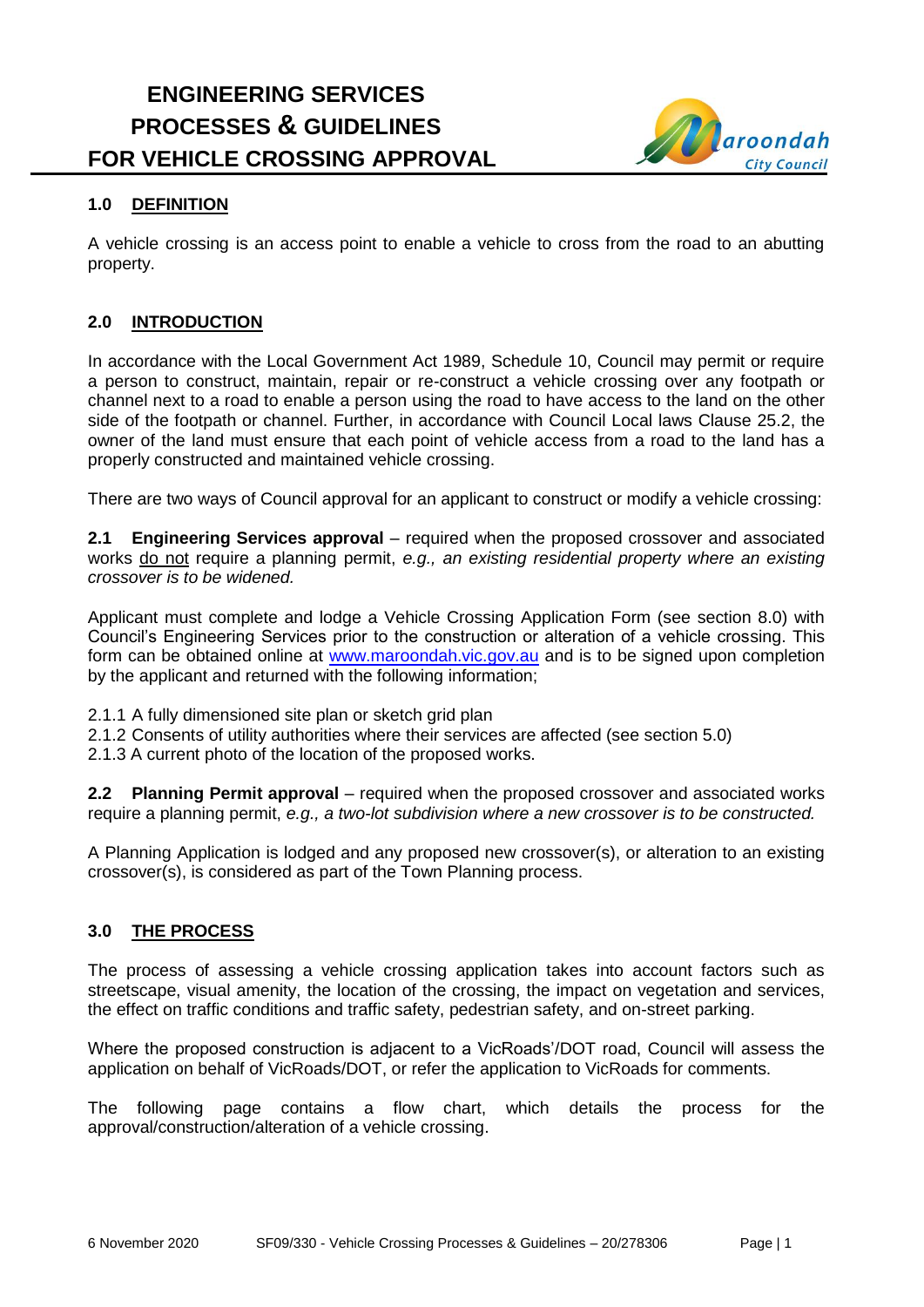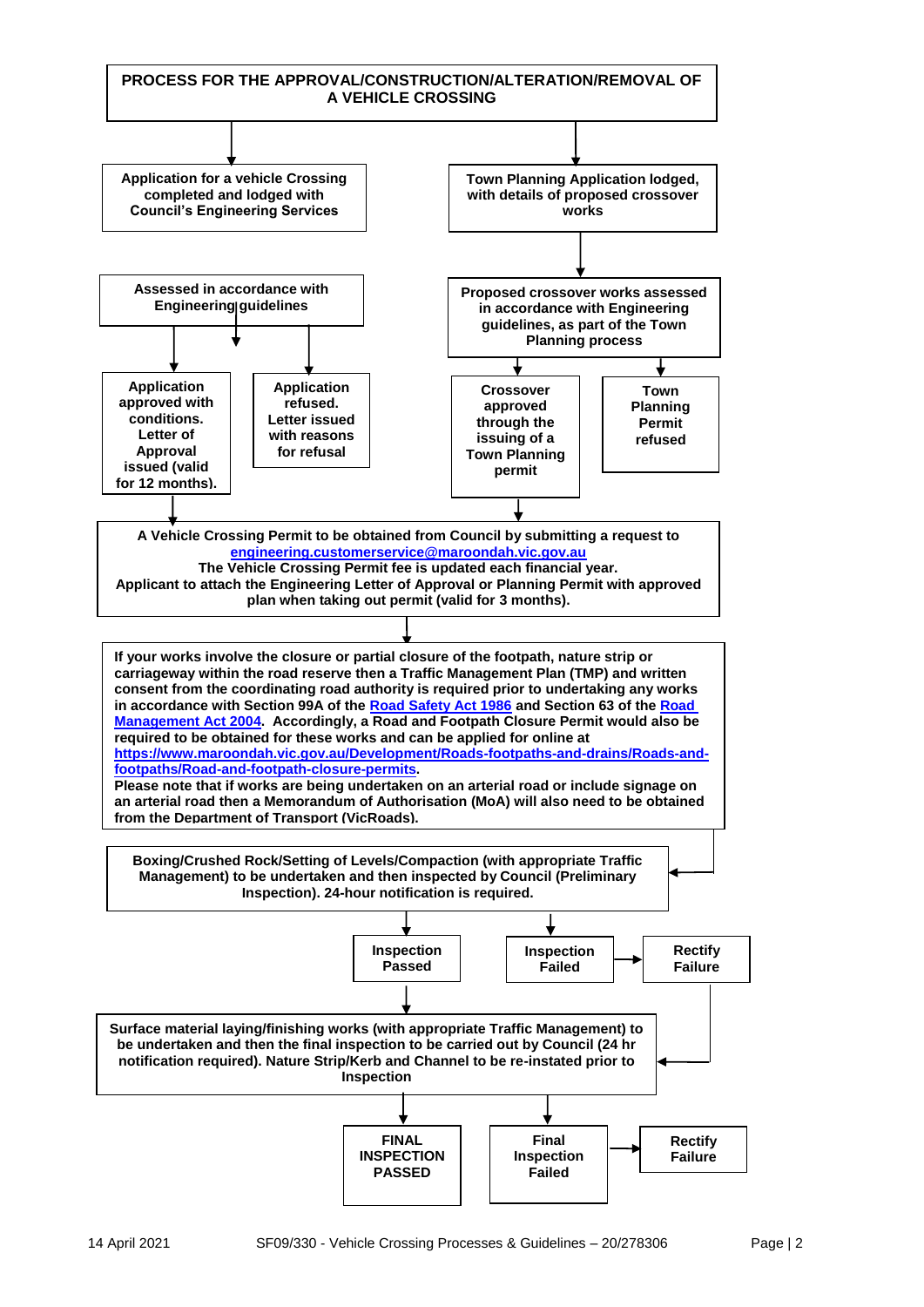### **4.0 GUIDELINES FOR APPROVAL**

The following is a summary of the standard guidelines that apply for approval of construction works associated with vehicular access to a property:

| Construct standards for      | If an older radius style vehicle crossing is proposed to be        |  |
|------------------------------|--------------------------------------------------------------------|--|
| vehicle crossings            | modified, it must be reconstructed to Council's current            |  |
|                              | Standard (MCC-501 - 503).                                          |  |
|                              | If a new vehicle crossing is proposed adjoining an existing        |  |
|                              | vehicle crossing and cannot be fully separated at the kerb, it     |  |
|                              | must be constructed as a double vehicle crossing.                  |  |
| <b>Set Levels</b>            | If a vehicle crossing is constructed on a road with an existing    |  |
|                              | footpath, the levels are set to match the existing footpath level. |  |
|                              | However, if a footpath doesn't exist, the vehicle-crossing is to   |  |
|                              | be constructed to set levels as provided by Council's              |  |
|                              | <b>Engineering Services Department.</b>                            |  |
| Modification of existing     | Note: Council will only allow widening of vehicle crossing if the  |  |
| vehicle crossing             | existing vehicle crossing is constructed to Council's current      |  |
|                              | standards (with reinforcement etc) and is in a good condition to   |  |
|                              | Council's satisfaction. Otherwise the vehicle crossing must be     |  |
|                              | fully reconstructed.                                               |  |
| Double vehicle crossings     | If the proposed works are within 1000mm of any nearby              |  |
|                              | vehicle crossing (ie neighbouring properties), then the area in    |  |
|                              | between the crossings must be fully constructed to form a          |  |
|                              | double-crossing to Council standards. When constructing a          |  |
|                              | double-crossing, saw cut and dowel into the existing section of    |  |
|                              | crossing using Y-12 reinforcement bars. Note: Council will only    |  |
|                              | allow widening of vehicle crossing if the existing vehicle         |  |
|                              | crossing is constructed to Council's current standards (with       |  |
|                              | reinforcement etc) and is in a good condition to Council's         |  |
|                              | satisfaction. Otherwise the double crossing must be fully          |  |
|                              | reconstructed.                                                     |  |
| Relocation of legal point of | As part of the construction, a licensed plumber will need to be    |  |
| discharge                    | engaged to relocate the stormwater outlet so as not to conflict    |  |
|                              | with the new crossover and still maintain effective drainage. A    |  |
|                              | full height kerb adaptor will need to be used at the stormwater    |  |
|                              | outlet.                                                            |  |
| Saw cutting Kerb and         | When constructing a new vehicle crossing, the existing             |  |
| Channel                      | sections of kerb & channel must be cleanly saw cut at the edge     |  |
|                              | of the road surface, removed, and replaced with a standard         |  |
|                              | channel and layback section, in accordance with Maroondah          |  |
|                              | City Council standard drawings. The kerb and channel must          |  |
|                              | also be cut between the section to be removed and the section      |  |
|                              | remaining. Damaged road pavement must be repaired to               |  |
|                              | Council's satisfaction.                                            |  |
| Reinstatement                | Upon completion of the works the reinstatement of nature           |  |
|                              | strips, kerb & channel, and any other disturbed areas, must be     |  |
|                              | undertaken to Council's satisfaction.                              |  |
| Redundant vehicle            | Any redundant vehicle crossing(s) must be removed prior to, or     |  |
| crossings                    | at the same time as the construction of the proposed works,        |  |
|                              | and replaced with kerb & channel, in accordance with               |  |
|                              | Maroondah City Council standard drawings.                          |  |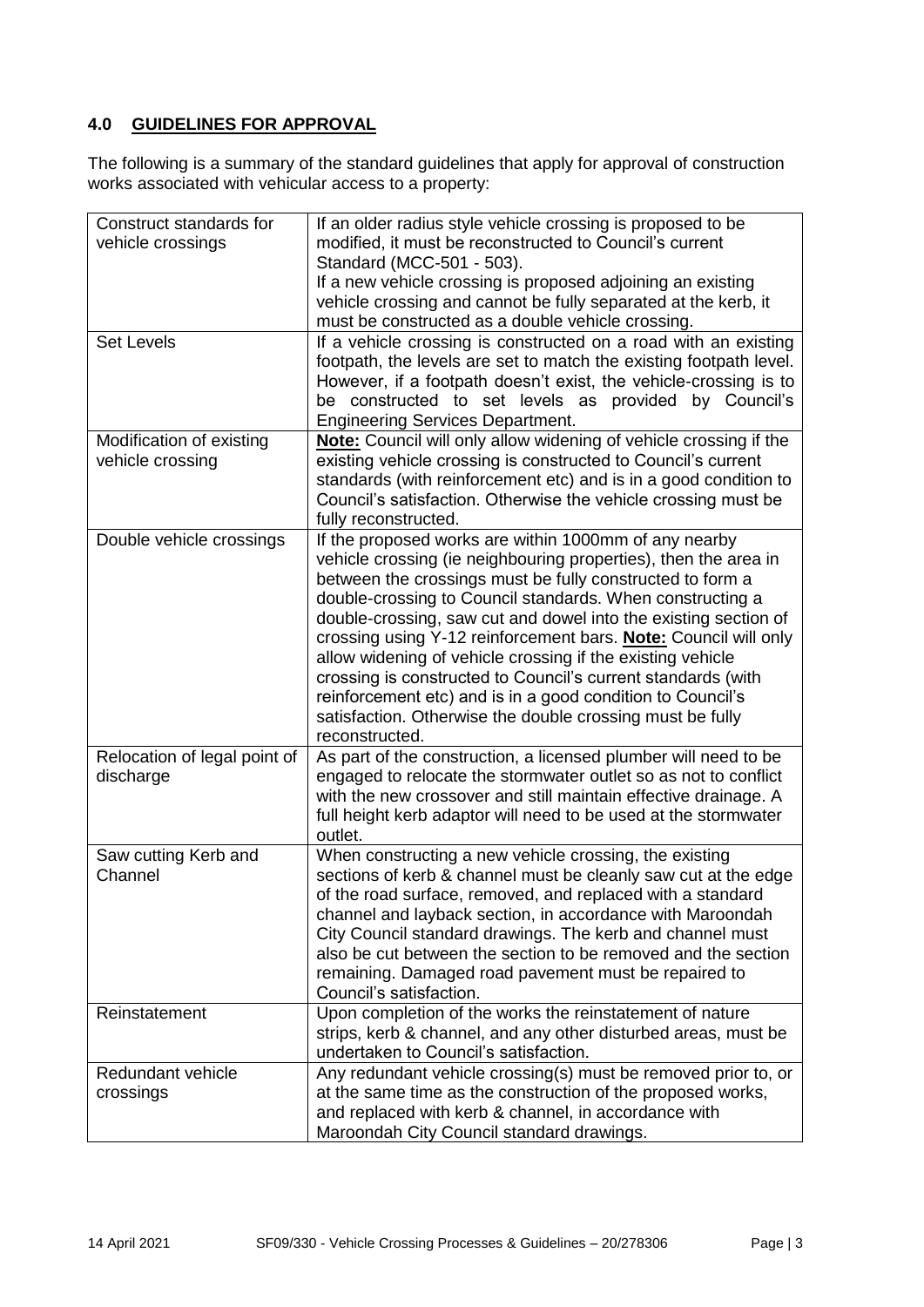## **5.0 CLEARANCES/OFFSETS**

The following is a summary of Council's standard minimum clearances/offsets for services or pits from vehicular crossings:

| <b>Item</b>                            | <b>Minimum Clearance (mm)</b> |
|----------------------------------------|-------------------------------|
| <b>Electricity Pole</b>                | 1000                          |
| Light Pole                             | 1000                          |
| Bracing attached to Poles (Stay Cable) | 1000                          |
| <b>Council Stormwater Pit</b>          | 1000                          |
| <b>Electricity Pit</b>                 | 100                           |
| Fire Hydrants                          | 1000                          |
| <b>Other Service/Authority Pit</b>     | 1000                          |

Where the minimum offset is not achievable:

- The applicant is required to contact the relevant service authority to obtain approval to either build next to the pit, or incorporate the pit into the proposed works.
- Permission may be granted for the existing stormwater pit lid to be replaced with a heavyduty gatic cover or similar, to accommodate vehicular traffic.

#### **6.0 TREES/VEGETATION**

The following is a summary of the standard guidelines that apply for trees or vegetation adjacent to vehicular crossing works

- The proposed works must be located outside of the drip line of any adjoining trees, to avoid damaging the tree's root system. Advice in relation to adjoining trees within the nature strip may be obtained from Council's Team Leader, Arboriculture and Maintenance, on 9294 5680.
- If the proposed works facilitate access to a point that is currently blocked by a tree within private property, a planning permit may be required for its relocation/removal. Council's Environmental Officer may be contacted on 9298 4423, to discuss possible removal requirements for trees within private property.

### **7.0 PEDESTRIAN SAFETY AND TRAFFIC MANAGEMENT**

If your works involve the closure or partial closure of the footpath, nature strip or carriageway within the road reserve then a Traffic Management Plan (TMP) and written consent from the coordinating road authority is required prior to undertaking any works in accordance with Section 99A of the [Road Safety Act 1986](https://content.legislation.vic.gov.au/sites/default/files/2020-04/86-127aa201%20authorised.pdf) and Section 63 of the [Road Management Act 2004](https://content.legislation.vic.gov.au/sites/default/files/2020-04/04-12aa059%20authorised.pdf) respectively. Accordingly, a Road and Footpath Closure Permit would also be required to be obtained for

these works and can be applied for online at [https://www.maroondah.vic.gov.au/Development/Roads-footpaths-and-drains/Roads-and](https://www.maroondah.vic.gov.au/Development/Roads-footpaths-and-drains/Roads-and-footpaths/Road-and-footpath-closure-permits)[footpaths/Road-and-footpath-closure-permits.](https://www.maroondah.vic.gov.au/Development/Roads-footpaths-and-drains/Roads-and-footpaths/Road-and-footpath-closure-permits)

Please note that if works are being undertaken on an arterial road or include signage on an arterial road then a Memorandum of Authorisation (MoA) will also need to be obtained from the Department of Transport (VicRoads).

- During the construction process reflective safety tape or safety mesh and appropriate signage must be installed to provide adequate safety for pedestrians.
- Traffic management is the responsibility of the contractor, and must be undertaken in accordance with the Road Management Act 2004 – Worksite Safety – Traffic Management – Code of Practice and Australian Standards AS1742.3. Council's inspectors may, at any time, ask to sight a traffic management plan. If a traffic management plan cannot be produced, or if the traffic management is deemed to be unsafe and not in accordance with Australian Standards, Council's officers, in accordance with the Road Management Act 2004, may order the works to be stopped, and the site made safe.